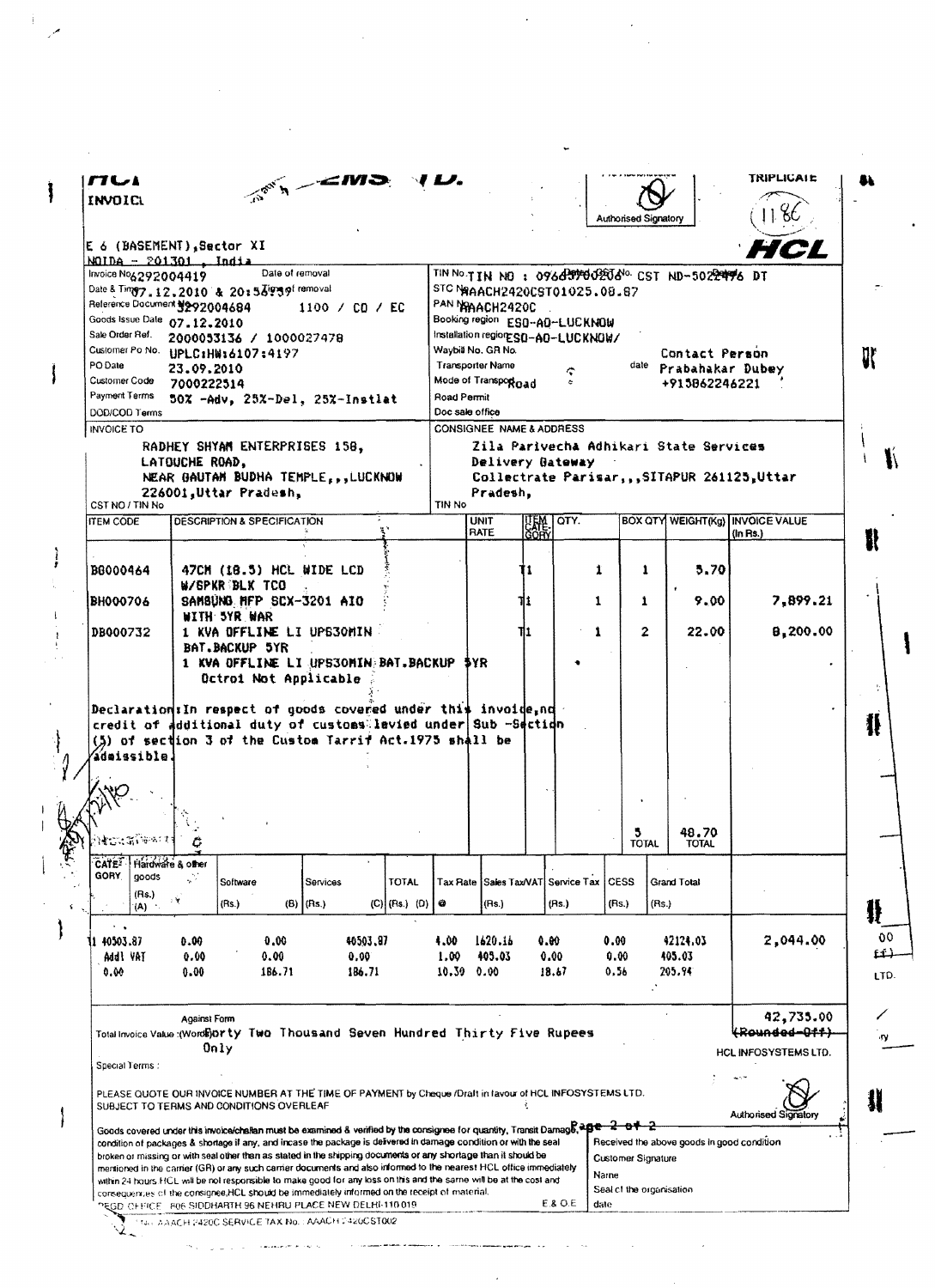| <b>INVOICH</b>                                                         |                                          |                             | NFOSYSTEMS LTD.                                                                                                                                                                                                                                                                                                                                                                                                                                                                                                                                                                                                                                                                                                                                                                  |                                                                                       |                                                        |                       |                                           | Pre-Authenticated                                                     |              |                                                  | <b>DUPLICATE</b>                           |  |
|------------------------------------------------------------------------|------------------------------------------|-----------------------------|----------------------------------------------------------------------------------------------------------------------------------------------------------------------------------------------------------------------------------------------------------------------------------------------------------------------------------------------------------------------------------------------------------------------------------------------------------------------------------------------------------------------------------------------------------------------------------------------------------------------------------------------------------------------------------------------------------------------------------------------------------------------------------|---------------------------------------------------------------------------------------|--------------------------------------------------------|-----------------------|-------------------------------------------|-----------------------------------------------------------------------|--------------|--------------------------------------------------|--------------------------------------------|--|
|                                                                        |                                          |                             |                                                                                                                                                                                                                                                                                                                                                                                                                                                                                                                                                                                                                                                                                                                                                                                  |                                                                                       |                                                        |                       |                                           | Author sed Signatory                                                  |              |                                                  |                                            |  |
|                                                                        |                                          |                             |                                                                                                                                                                                                                                                                                                                                                                                                                                                                                                                                                                                                                                                                                                                                                                                  |                                                                                       |                                                        |                       |                                           |                                                                       |              |                                                  |                                            |  |
| E 6 (BASEMENT).Sector XI<br>NOIDA - 201301, India                      |                                          |                             |                                                                                                                                                                                                                                                                                                                                                                                                                                                                                                                                                                                                                                                                                                                                                                                  |                                                                                       |                                                        |                       |                                           |                                                                       |              |                                                  | HCL                                        |  |
| Invoice No6292004419                                                   |                                          | Date of removal             |                                                                                                                                                                                                                                                                                                                                                                                                                                                                                                                                                                                                                                                                                                                                                                                  |                                                                                       |                                                        |                       |                                           |                                                                       |              | TIN NOTIN NO: 096680000200000 CST ND-50224446 DT |                                            |  |
| Date & Ting 7.12.2010 & 20:53 mg 91 removal                            |                                          |                             |                                                                                                                                                                                                                                                                                                                                                                                                                                                                                                                                                                                                                                                                                                                                                                                  |                                                                                       |                                                        |                       | STC NAACH2420CST01025.08.87               |                                                                       |              |                                                  |                                            |  |
| Reference Document N292004684                                          |                                          |                             | 1100 / CO / EC                                                                                                                                                                                                                                                                                                                                                                                                                                                                                                                                                                                                                                                                                                                                                                   |                                                                                       | PAN MAACH2420C                                         |                       |                                           |                                                                       |              |                                                  |                                            |  |
| Goods Issue Date 07.12.2010<br>Sale Order Ref. 2000053136 / 1000027478 |                                          |                             |                                                                                                                                                                                                                                                                                                                                                                                                                                                                                                                                                                                                                                                                                                                                                                                  |                                                                                       |                                                        |                       | Booking region ESO-A0-LUCKNOW             |                                                                       |              |                                                  |                                            |  |
| Customer Po No. UPLC: HW: 6107:4197                                    |                                          |                             |                                                                                                                                                                                                                                                                                                                                                                                                                                                                                                                                                                                                                                                                                                                                                                                  | Installation regior ESO-AO-LUCKNOW/<br>Waybill No. GR No.<br>Contact Person<br>$\sim$ |                                                        |                       |                                           |                                                                       |              |                                                  |                                            |  |
| PO Date                                                                | 23.09.2010                               |                             |                                                                                                                                                                                                                                                                                                                                                                                                                                                                                                                                                                                                                                                                                                                                                                                  |                                                                                       |                                                        | date Prabahakar Dubey |                                           |                                                                       |              |                                                  |                                            |  |
| Customer Code 7000222514                                               |                                          |                             | Transporter Name<br>Mode of Transport Dad                                                                                                                                                                                                                                                                                                                                                                                                                                                                                                                                                                                                                                                                                                                                        |                                                                                       |                                                        |                       |                                           | +915862246221                                                         |              |                                                  |                                            |  |
| PaymentTerms 50% -Adv, 25%-Del, 25%-Instlat                            |                                          |                             |                                                                                                                                                                                                                                                                                                                                                                                                                                                                                                                                                                                                                                                                                                                                                                                  |                                                                                       | Road Permit                                            |                       |                                           |                                                                       |              |                                                  |                                            |  |
| DOD/COD Terms<br><b>INVOICE TO</b>                                     |                                          |                             |                                                                                                                                                                                                                                                                                                                                                                                                                                                                                                                                                                                                                                                                                                                                                                                  |                                                                                       | Doc sale office<br><b>CONSIGNEE NAME &amp; ADDRESS</b> |                       |                                           |                                                                       |              |                                                  |                                            |  |
|                                                                        | RADHEY SHYAM ENTERPRISES 158,            |                             |                                                                                                                                                                                                                                                                                                                                                                                                                                                                                                                                                                                                                                                                                                                                                                                  |                                                                                       |                                                        |                       |                                           |                                                                       |              | Zila Parivecha Adhikari State Services           |                                            |  |
|                                                                        | LATOUCHE ROAD,                           |                             |                                                                                                                                                                                                                                                                                                                                                                                                                                                                                                                                                                                                                                                                                                                                                                                  |                                                                                       |                                                        |                       | Delivery Gateway                          |                                                                       |              |                                                  |                                            |  |
|                                                                        |                                          |                             | NEAR GAUTAM BUDHA TEMPLE, , , LUCKNOW                                                                                                                                                                                                                                                                                                                                                                                                                                                                                                                                                                                                                                                                                                                                            |                                                                                       |                                                        |                       |                                           |                                                                       |              |                                                  | Collectrate Parisar,,,SITAPUR 261125,Uttar |  |
|                                                                        | 226001, Uttar Pradesh,                   |                             |                                                                                                                                                                                                                                                                                                                                                                                                                                                                                                                                                                                                                                                                                                                                                                                  |                                                                                       | Pradesh,                                               |                       |                                           |                                                                       |              |                                                  |                                            |  |
| CST NO / TIN No<br><b>ITEM CODE</b>                                    |                                          | DESCRIPTION & SPECIFICATION |                                                                                                                                                                                                                                                                                                                                                                                                                                                                                                                                                                                                                                                                                                                                                                                  | TIN No                                                                                | <b>UNIT</b>                                            |                       | QTY.                                      |                                                                       |              |                                                  | BOX QTY WEIGHT(Kg) INVOICE VALUE           |  |
|                                                                        |                                          |                             |                                                                                                                                                                                                                                                                                                                                                                                                                                                                                                                                                                                                                                                                                                                                                                                  |                                                                                       | <b>RATE</b>                                            | UEM<br>GORY           |                                           |                                                                       |              |                                                  | (ln Rs.)                                   |  |
|                                                                        |                                          |                             |                                                                                                                                                                                                                                                                                                                                                                                                                                                                                                                                                                                                                                                                                                                                                                                  |                                                                                       |                                                        |                       |                                           |                                                                       |              |                                                  |                                            |  |
| BG000464                                                               |                                          | 47CM (18.5) HCL WIDE LCD    |                                                                                                                                                                                                                                                                                                                                                                                                                                                                                                                                                                                                                                                                                                                                                                                  |                                                                                       |                                                        | ١1                    |                                           | 1                                                                     | $\mathbf{1}$ | 5.70                                             |                                            |  |
|                                                                        | W/SPKR BLK TCO                           |                             |                                                                                                                                                                                                                                                                                                                                                                                                                                                                                                                                                                                                                                                                                                                                                                                  |                                                                                       |                                                        |                       |                                           |                                                                       |              |                                                  |                                            |  |
| <b>BH000706</b>                                                        | WITH 5YR WAR                             | SAMSUNG MFP SCX-3201 AIO    |                                                                                                                                                                                                                                                                                                                                                                                                                                                                                                                                                                                                                                                                                                                                                                                  |                                                                                       |                                                        | 111                   |                                           | 1                                                                     | $\mathbf{1}$ | 9.00                                             | 7,899.21                                   |  |
| DB000732                                                               |                                          | 1 KVA OFFLINE LI UPS30MIN   |                                                                                                                                                                                                                                                                                                                                                                                                                                                                                                                                                                                                                                                                                                                                                                                  |                                                                                       |                                                        | ℡.                    | $-1$                                      |                                                                       | $\mathbf{2}$ | 22.00                                            | 8,200.00                                   |  |
|                                                                        | BAT BACKUP 5YR                           |                             |                                                                                                                                                                                                                                                                                                                                                                                                                                                                                                                                                                                                                                                                                                                                                                                  |                                                                                       |                                                        |                       |                                           |                                                                       |              |                                                  |                                            |  |
|                                                                        |                                          |                             | 1 KVA OFFLINE LI UPS30MIN BAT BACKUP                                                                                                                                                                                                                                                                                                                                                                                                                                                                                                                                                                                                                                                                                                                                             |                                                                                       | 3YR.                                                   |                       |                                           |                                                                       |              |                                                  |                                            |  |
|                                                                        |                                          | Qctroi Not Applicable       |                                                                                                                                                                                                                                                                                                                                                                                                                                                                                                                                                                                                                                                                                                                                                                                  |                                                                                       |                                                        |                       |                                           |                                                                       |              |                                                  |                                            |  |
|                                                                        |                                          |                             | $\operatorname{\mathsf{z}redit}$ of <code>additional</code> duty of customs levied under <code>[Sub</code> -S <code>ection</code>                                                                                                                                                                                                                                                                                                                                                                                                                                                                                                                                                                                                                                                | Declaration: In respect of goods covered under this invoide, no $\cdot$               |                                                        |                       |                                           |                                                                       |              |                                                  |                                            |  |
| dmissible<br>Q 134 M 6<br>$\mathbf{1}$                                 |                                          |                             | $(5)$ of sec $\frac{1}{1000}$ $3$ of the Custom Tarrif Act.1975 shall be                                                                                                                                                                                                                                                                                                                                                                                                                                                                                                                                                                                                                                                                                                         |                                                                                       |                                                        |                       |                                           | D.                                                                    |              | 48.70                                            |                                            |  |
|                                                                        |                                          |                             |                                                                                                                                                                                                                                                                                                                                                                                                                                                                                                                                                                                                                                                                                                                                                                                  |                                                                                       |                                                        |                       |                                           |                                                                       | <b>TOTAL</b> | <b>TOTAL</b>                                     |                                            |  |
| CATE-<br>GORY.<br>goods                                                | Hardware & other                         |                             |                                                                                                                                                                                                                                                                                                                                                                                                                                                                                                                                                                                                                                                                                                                                                                                  |                                                                                       |                                                        |                       |                                           |                                                                       |              |                                                  |                                            |  |
| (Rs.)                                                                  | Software                                 |                             | Services                                                                                                                                                                                                                                                                                                                                                                                                                                                                                                                                                                                                                                                                                                                                                                         | TOTAL                                                                                 |                                                        |                       | Tax Rate Sales Tax/VAT Service Tax   CESS |                                                                       |              | Grand Total                                      |                                            |  |
| (A)                                                                    | (Rs.)                                    | (B)   (Rs.)                 |                                                                                                                                                                                                                                                                                                                                                                                                                                                                                                                                                                                                                                                                                                                                                                                  | $(C)$ (Rs.) (D)<br>G                                                                  | (Rs.)                                                  |                       | (Rs.)                                     | (Rs.)                                                                 | (Rs.)        |                                                  |                                            |  |
| 40503.87<br>Addl VAT<br>0.00                                           | 0.00<br>0.00<br>0.00                     | 0.00<br>0.00<br>185.71      | 40503.87<br>0.00<br>186.71                                                                                                                                                                                                                                                                                                                                                                                                                                                                                                                                                                                                                                                                                                                                                       | 4.00<br>1.00                                                                          | 1620.16<br>405.03<br>$10.30 - 0.00$                    |                       | 0.00<br>0.00<br>18.67                     | 0.00<br>0.00<br>9.56                                                  |              | 42124.03<br>405.03<br>205.94                     | 2.044.00                                   |  |
|                                                                        | Against Form                             |                             |                                                                                                                                                                                                                                                                                                                                                                                                                                                                                                                                                                                                                                                                                                                                                                                  |                                                                                       |                                                        |                       |                                           |                                                                       |              |                                                  |                                            |  |
|                                                                        | Only                                     |                             | Total Invoice Value (Wordsyarty Two Thousand Seven Hundred Thirty Five Rupees                                                                                                                                                                                                                                                                                                                                                                                                                                                                                                                                                                                                                                                                                                    |                                                                                       |                                                        |                       |                                           |                                                                       |              |                                                  | 42,735.00<br>(Rounded=Off)                 |  |
| Special Terms:                                                         |                                          |                             |                                                                                                                                                                                                                                                                                                                                                                                                                                                                                                                                                                                                                                                                                                                                                                                  |                                                                                       |                                                        |                       |                                           |                                                                       |              |                                                  | HCL INFOSYSTEMS LTD.                       |  |
|                                                                        | SUBJECT TO TERMS AND CONDITIONS OVERLEAF |                             | PLEASE QUOTE OUR INVOICE NUMBER AT THE TIME OF PAYMENT by Cheque /Draft in favour of HCL INFOSYSTEMS LTD.                                                                                                                                                                                                                                                                                                                                                                                                                                                                                                                                                                                                                                                                        |                                                                                       |                                                        |                       |                                           |                                                                       |              |                                                  | Authorised Signatory                       |  |
|                                                                        |                                          |                             | Goods covered under this invoice/challan must be examined & verified by the consignee for quantity, Transit Damage, a p-2-of-<br>condition of packages & shortage if any, and incase the package is delivered in damage condition or with the seal<br>broken or missing or with seal other than as stated in the shipping documents or any shortage than it should be<br>mentioned in the carner (GR) or any such carrier documents and also informed to the nearest HCL office immediately<br>within 24 hours HCL will be not responsible to make good for any loss on this and the same will be at the cost and<br>consequences of the consignee, HCL should be immediately informed on the receipt of material<br>REGD, OFFICE 806 SIDDHARTH 96 NEHRU PLACE NEW DELHI-110 019 |                                                                                       |                                                        |                       | E.& O.E                                   | <b>Customer Signature</b><br>Name<br>Seal of the organisation<br>date |              | Received the above goods in good condition       |                                            |  |

 $\label{eq:2.1} \frac{1}{\sqrt{2}}\int_{\mathbb{R}^3}\frac{1}{\sqrt{2}}\left(\frac{1}{\sqrt{2}}\right)^2\frac{1}{\sqrt{2}}\left(\frac{1}{\sqrt{2}}\right)^2\frac{1}{\sqrt{2}}\left(\frac{1}{\sqrt{2}}\right)^2\frac{1}{\sqrt{2}}\left(\frac{1}{\sqrt{2}}\right)^2.$ 

 $\frac{1}{2} \sum_{i=1}^{n} \frac{1}{2} \sum_{j=1}^{n} \frac{1}{2} \sum_{j=1}^{n} \frac{1}{2} \sum_{j=1}^{n} \frac{1}{2} \sum_{j=1}^{n} \frac{1}{2} \sum_{j=1}^{n} \frac{1}{2} \sum_{j=1}^{n} \frac{1}{2} \sum_{j=1}^{n} \frac{1}{2} \sum_{j=1}^{n} \frac{1}{2} \sum_{j=1}^{n} \frac{1}{2} \sum_{j=1}^{n} \frac{1}{2} \sum_{j=1}^{n} \frac{1}{2} \sum_{j=1}^{n$ 

 $\frac{1}{2}$ 

 $\mathcal{L}^{(2)}$ 

 $\frac{1}{2}$ 

 $\mathcal{L}^{\text{max}}_{\text{max}}$  and  $\mathcal{L}^{\text{max}}_{\text{max}}$ 

 $\label{eq:2.1} \frac{1}{\sqrt{2\pi}}\int_{\mathbb{R}^3}\frac{d\mu}{\sqrt{2\pi}}\left(\frac{d\mu}{\mu}\right)^2\frac{d\mu}{\mu}\left(\frac{d\mu}{\mu}\right)^2\frac{d\mu}{\mu}\left(\frac{d\mu}{\mu}\right)^2.$ 

 $\ddot{\phantom{0}}$